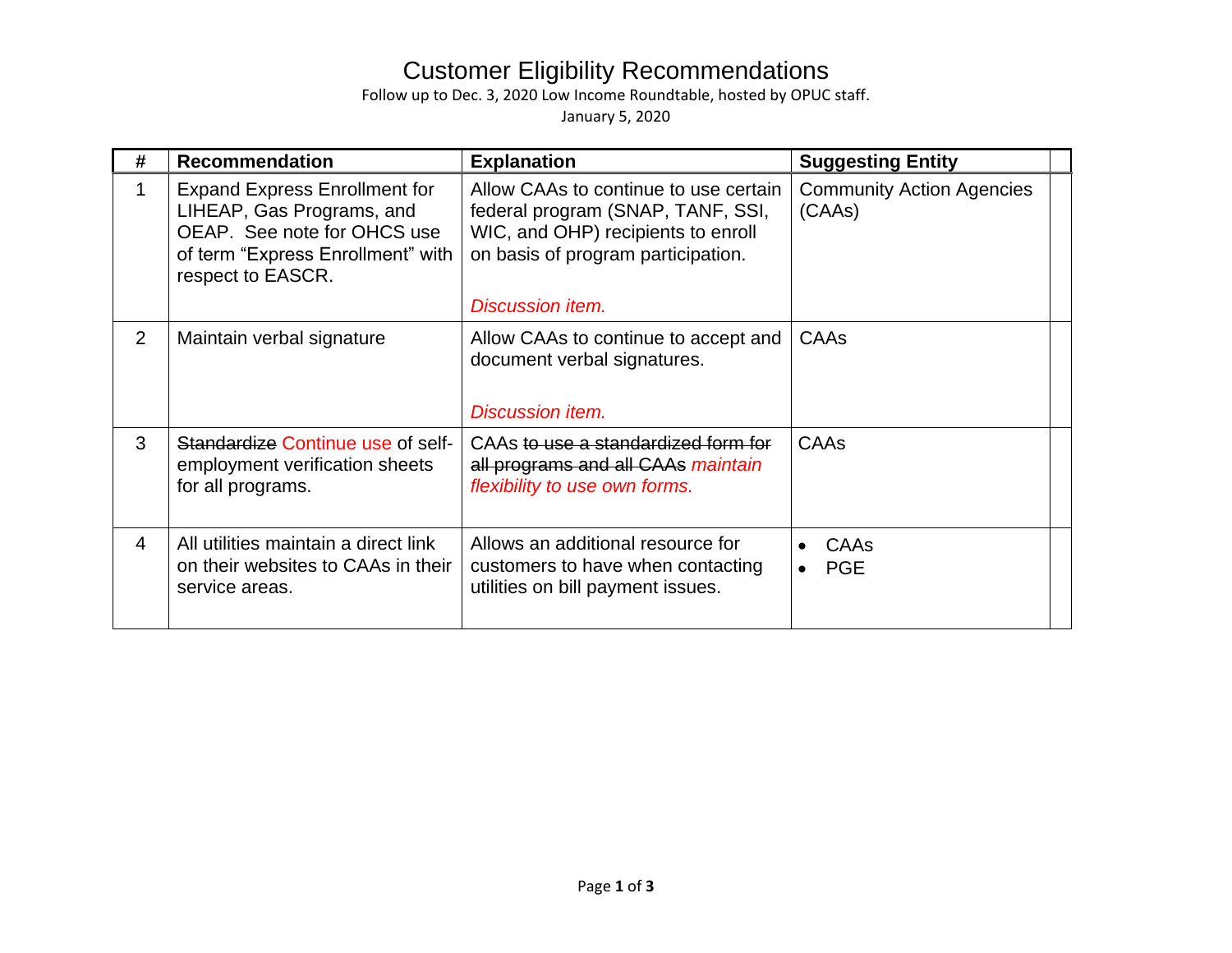## Customer Eligibility Recommendations

Follow up to Dec. 3, 2020 Low Income Roundtable, hosted by OPUC staff.

January 5, 2020

| # | <b>Recommendation</b>                                                                                                            | <b>Explanation</b>                                                                                                                   | <b>Suggesting Entity</b>         |
|---|----------------------------------------------------------------------------------------------------------------------------------|--------------------------------------------------------------------------------------------------------------------------------------|----------------------------------|
| 5 | Utilities pilot warm calls /<br>transfers to CAA when assisting<br>customers to CAAs.                                            | Allows for a quick connection to help<br>customers to start the process of<br>receiving assistance.<br>Discussion item.              | CAAs<br><b>PGE</b><br><b>PAC</b> |
| 6 | Discontinue the use of a SSN to<br>apply for and receive assistance.<br>Exception: LIHEAP, as a federal<br>program requires SSN. | Will allow low income household<br>without a SSN to receive assistance<br>using alternate identification.<br><b>Discussion item.</b> | <b>Multnomah County</b>          |
| 7 | CAAs build relationships with<br>other entities that assist low-<br>income and elderly populations.                              | Additional outreach to ensure eligible<br>populations are aware of energy<br>assistance programs.<br><b>Discussion item.</b>         | CAAs                             |